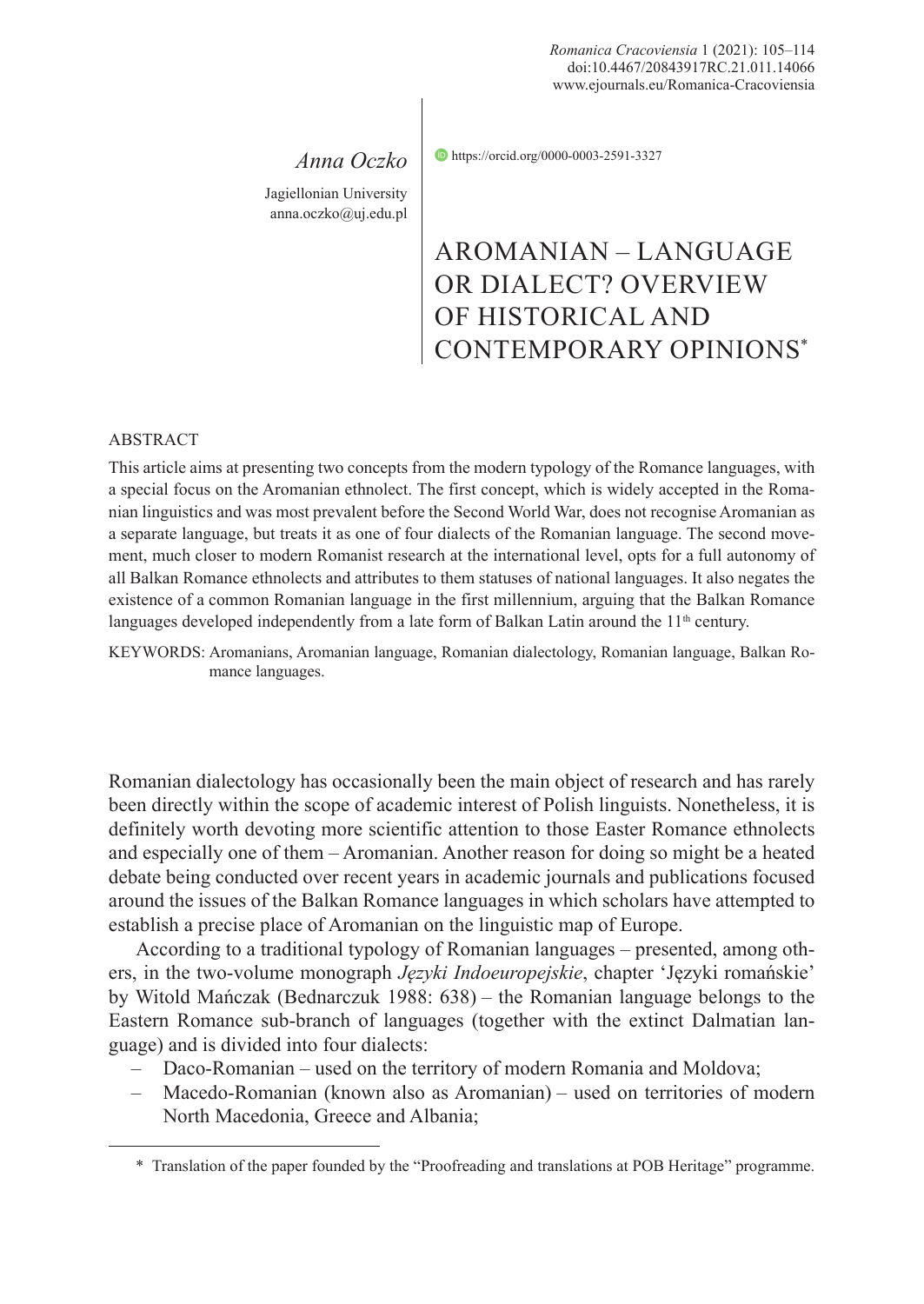- Megleno-Romanian used in the area of Thessaloniki, Greece;
- Istro-Romanian spoken on the peninsula of Istria, Croatia.

The classification presented above is based on a classical territorial division and it is still used in the latest studies of Romanian dialects, including works of Nicolae Saramandu and Manuela Nevaci (2013), or Grigore Brâncuș (2005: 65–66). Despite insufficient knowledge concerning the evolution of Romanian in the first millennium, the aforementioned classification suggests that the language spoken currently in Romania includes four dialects – used both on the territory of Romania itself and in the Balkans. However, in the context of describing Romanian at its first stage of evolution, the term 'Romanian' refers to the primordial version of the language used by Romanised indigenous people – i.e. the Vlachs (Ro., Arom. *Vlahi*), who were spread across the Balkans and to the north of the Danube, where they inhabited a former Roman province named Dacia. Nevertheless, this logic does not allow for a correct interpretation without more detailed knowledge of how the Eastern Romance branch of languages evolved. Only in the chapter devoted to later developmental stages of Romanian (after  $13<sup>th</sup>$  century), Brâncuș states that from this moment the term 'Romanian' should replace the older 'Daco-Romanian dialect' (2005: 66)*.*  Apart from 'the Romanian language,' terms used in Romanian linguistics when describing the first stage of language development before its division into dialects are as follows: *protoromâna*, *străromâna*, *româna primitivă* or *româna comună* – 'common Romanian.' The latter expression is most frequently used in the Romanian scientific literature. Romanian descends from the *vulgaris* version of Latin, which was characteristic for the region of the Danube, and it was also known as *latina dunăreană* (Rosetti 1968: 77), while its first stage of development lasted between the  $5<sup>th</sup>$  and  $7<sup>th</sup>-8<sup>th</sup>$  centuries. Its linguistic unity existed until the  $10<sup>th</sup>$  century when two dialects started to develop: the northern dialect or Daco-Romanian and the southern dialect or Aromanian. At later stages, another two dialects appeared – Megleno-Romanian and Istro-Romanian (see: Rosetti 1968: 352).

The classical division of the Romanian language into four dialects is endorsed by the vast majority of Romanian scientists – not only philologists, but also ethnologists, historians, culture experts, etc. It is worth mentioning here that this thesis is also supported by many western Romanists, including the Italian philologist, Carlo Tagliavini (1977: 285): "Now let us focus on the only Romance language preserved in Eastern Europe. Romanian is divided into four dialects: Daco-Romanian (literary language), Macedo-Romanian (or Aromanian), Megleno-Romanian and Istro-Romanian." However, Tagliavini, when describing the Romanian language, based his knowledge mainly on Romanian studies and publications concerning history of the language, its typology and dialectology. Perhaps it is a result of the fact that research into the Eastern Romance languages lied beyond the scope of interest of Western-European Romanists, also due to difficult access and isolation of these languages from the rest of Europe, especially prior to 1989. The Italian linguist quotes mainly precursors of research into the history of Romanian and its dialects, who included the Romanian scientists from the pre-WWII period: Bogdan Petriceicu Hasdeu (1886–88), Ovidiu Densusianu (1901), and Sextil Pușcariu (1905).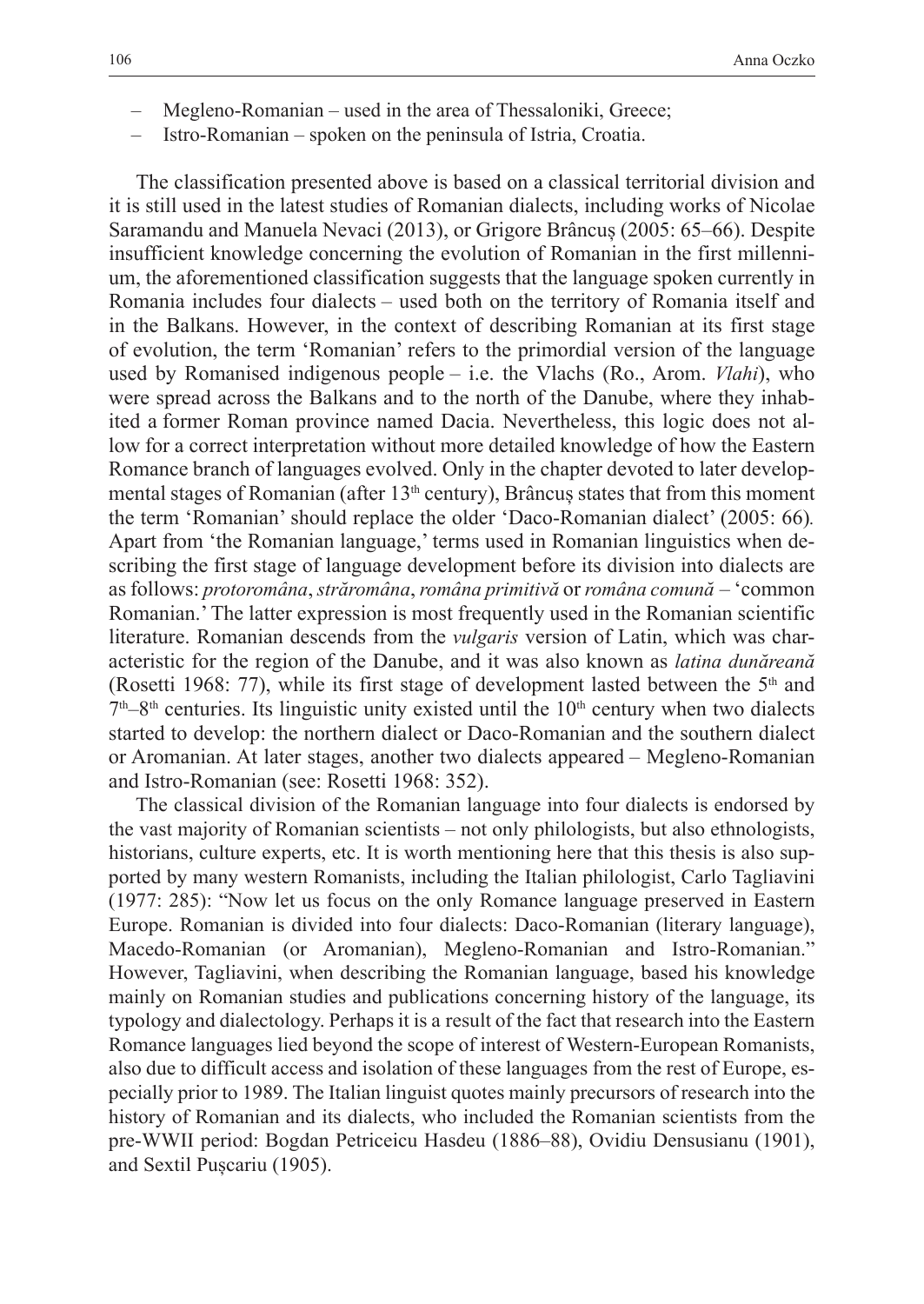A certain innovation in the area of the traditional division of Romanian dialects was introduced at the turn of  $19<sup>th</sup>$  and  $20<sup>th</sup>$  century by the Romanian philologist, Alexandru Philippide, who believed that there is no reason to treat the dialect of the Megleno-Romanians as a separate variant as it is very closely related to Macedo-Romanian, which is indicated by a similar development of phonemes (2011: 55). On the other hand, Alexandru Rosetti (1968: 351) limited his classification only to two basic dialects: Daco-Romanian, which included Istro-Romanian (under a strong influence of Croatian) and Macedo-Romanian with a sub-branch in the form of Megleno-Romanian (with a strong influence of Bulgarian).

The Romanian linguists that distinguished in their research five independent Eastern-Romance languages were Ion Coteanu and Alexandru Graur (Coteanu, Dănăilă 1970: 142), though the latter one changed his views in 1976 in his review of a paper by Matilda Caragiu Marioțeanu (1975) when he agreed with Sextil Pușcariu in his opinion that all Southern-Danubian dialects originate from a single language – *româna comună* and "with passage of time differences between them started to increase" (Graur 1976: 8). However, a critical attitude towards the concept of 'common Romanian' is presented in the works of a historian of the Romanian language, Cicerone Poghiric (1987), who pointed at Balkan Latin as the common source for all Romanian ethnolects in the Balkan-Danubian region. Many controversies among Romanian academics were provoked by publications of Mariana Bara. Among others, a Romanian translation of the work *Armânii* (2014) by Gustav Weigand*,* edited by Mariana Bara, was heavily criticised in a peer review by Nistor Bardu (2016: 3). The linguist and activist engaged in Aromanian organisations (Fara Armãneascã dit Romania) presents Aromanian as one of Neo-Romance languages of the Balkans.

Romanian academics attribute to the Romanian language – the only language among those four dialects that arose to the rank of a national language – a primary role<sup>1</sup> and that is the perspective from which it is presented in comparison with the other dialects. In this context, the term 'language' – Ro. *limbă*, is used only in reference to Romanian as a literary, national and official language of the Romanian State and the Republic of Moldova. In the cases of others, only a term 'dialect' is applied – Ro. *dialect*. At the same time, it is worth emphasising that Romanian linguistics defines a dialect as: "main territorial variants of a given language that are subordinated to this language" (ELR 2006: 177), which stands in contrast with the Polish definition of a dialect: a spoken variant of the common language, distinguished on a geographical level, and, above all, a social level, that does not possess codified norms (Truszkowski 1992: 15–19).

Furthermore, Zbigniew Gołąb in his *Szkic dialektu Arumunów macedońskich* consequently uses the term 'dialect,'<sup>2</sup> though at the same time he emphasises that: "in the

<sup>1</sup> The authors of the report on the situation of the Aromanians, presented at a session of the European Parliament in 1997, stress that during the interwar period in Balkan countries inhabited by Aromanians Romania funded schools with teaching in Romanian, which was perceived by Aromanians themselves as an attempt at their assimilation and brought fears that they will be treated by local communities as strangers – i.e. the Romanians.

<sup>2</sup> Gołąb emphasises that he bases his own scientific research in Macedonia on the work *Aromânii. Dialectul aromân* (1932) by Theodor Capidan*.*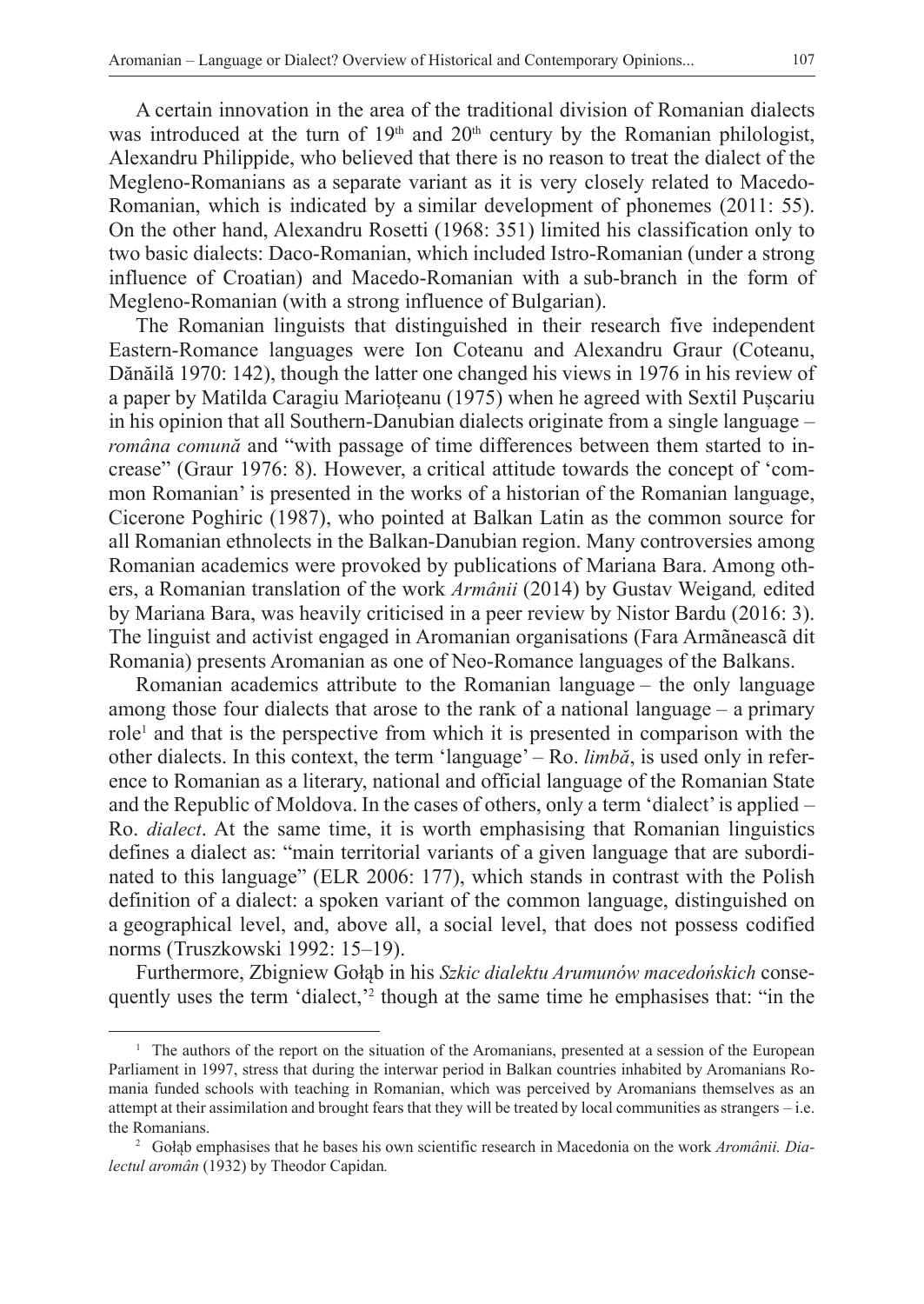case of Aromanians, an awareness of national identity and solidarity with the Romanian nation has never developed, despite the fact that in the second half of the 19<sup>th</sup> century Romanian authorities undertook some efforts in this direction" (Gołąb 1961: 176)*.*

It is beyond any doubt that the Romanian narration was accepted as obligatory in linguistics. Although it has strong foundation and arguments of linguistic nature – e.g. a high level of grammatical and lexical similarities or a common description of their identity as *Vlachs –* it is impossible to ignore also arguments that allow nowadays a broader autonomy for other ethnolects, especially Aromanian.

In 1997 (Parliamentary Assembly Report, Doc. 7728, 17.01.1997), the Union for the Aromanian Culture and Language estimated that in the world there were approximately 1.5 million people identifying with the Aromanian nationality, mainly in the Balkans: in Greece, Albania, Bulgaria, Romania<sup>3</sup> and the Republic of North Macedonia. Only in the latter country, the Aromanians possess a constitutional status of an ethnic minority (Klimkowski 2012: 15–16).

According to data from a web portal ethnologue.com (updated in 2018), the Aromanian language is used today as a native language by almost 113,000 people – mainly by the Aromanians from older generations that still cultivate their traditional lifestyle. Among younger generations (people aged 25–50), the majority were people with a passive knowledge of the language and with limited lexical and grammatical competence (Nowicka 2011: 185). The language status ascribed by researchers to Aromanian was: "in danger of extinction."4 Zbigniew Gołąb, who conducted dialectical field studies in Macedonia in 1958, wrote in reference to works of the Macedonian anthropo-geographer, Jovan Trifunovski: "the Aromanian dialect on the Macedonian territory may actually become extinct within 25 years" (Gołąb 1961: 176). However, today the language of the Aromanians has the biggest chance of survival exactly in this area. The North Macedonia accepts the Aromanians as an ethnic minority, thanks to which teaching in Aromanian is guaranteed by law (though the degree to which groups of interest take advantage of these regulations exceeds the scientific scope of topics described in this paper). At the same time, this language is not officially recognised by the European Charter for Regional and Minority Languages and therefore does not have a status of a protected language.<sup>5</sup>

Many philological publications have been dedicated to the Aromanian dialect, including linguistic, dialectological and ethnological studies describing the shepherd folklore and culture which constitute foundations for traditional lifestyle and economy of the Balkan Vlachs. One of the first publications deserving a credit was *Die Aromunen* – a work of the German philologist, Gustav Weigand, from 1894, who during his research trips collected Aromanian folk texts, compiled a glossary and described the Aromanian grammar. Another interesting aspect of this work are the

<sup>&</sup>lt;sup>3</sup> In Romania, especially in the region of Dobruja and Bucharest, there are Aromanian communities, though their presence is mainly a result of migrations and resettlement actions from the 1920s and 1930s (Nowicka 2011: 76).

<sup>4</sup> https://www.ethnologue.com/language/rup (accessed: 22.04.2021).

<sup>&</sup>lt;sup>5</sup> Romania signed the Charter already in 1995, while in 1997 the Aromanian Community in Romania demanded to be added to the Charter and thus would gain protection for the Aromanian language, see: Parliamentary Assembly Report, Doc. 7728 (1997).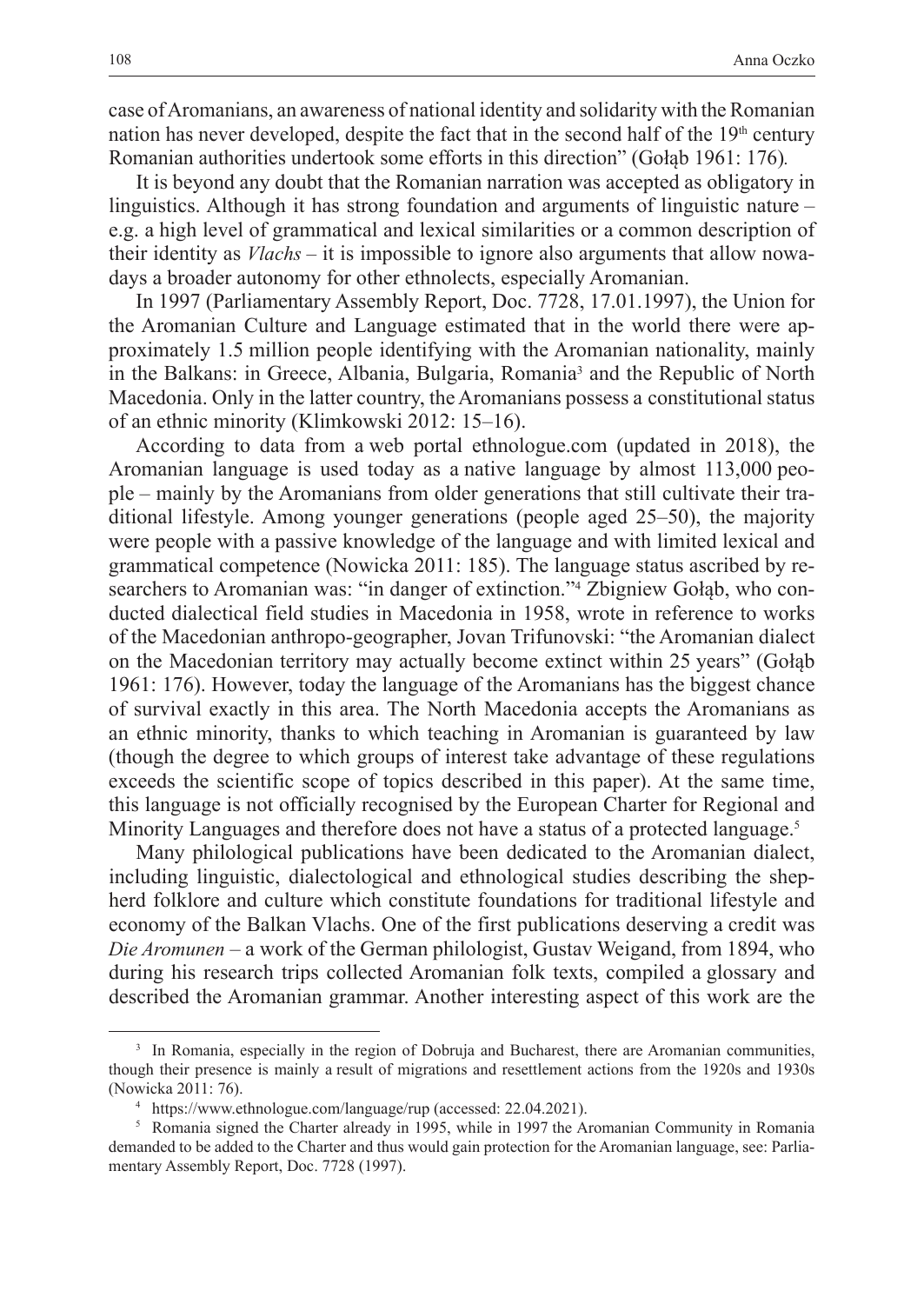words of the introduction in which he explains that both the journey and the publication of his work were financed from funds of German scientific associations without any support from the Romanian government. During his scientific research, Weigand met with numerous attacks in Greek press accusing him of being an agitator for Romanian propaganda (Weigand 1894: VIII).

In the previous century, many studies dedicated both to the Aromanian ethnolect and culture were published. As mentioned above, most of them were published by Romanian philologists. The canonical works include studies by linguists of Aromanian origins: Theodor Capidan, Tache Papahagi and Matilda Caragiu-Marioțeanu. Caragiu-Marioțeanu admits that Aromanian is the native language of the Aromanians, though it does not signify that their language differs from Romanian since Romanian functions as their literary language. According to her: "Romanian and Aromanian are two hypostases of the same language – Proto-Romanian" (apud Trifon 2016a: 33). In the latest dialectological studies, apart from the firm position of the traditional classification presented, among others, by Nicolae Saramandu and Manuela Nevaci (2013), more cautious definitions of Aromanian are becoming also noticeable. For instance, Grigore Brâncuș in his article *Aromâna – dialect arhaic* introduces a neutral term *'*idiom' and thus avoids classifying Aromanian either as a dialect or a language (2013).

While Romanian linguistics (with few exceptions) continues the tradition of dividing Romanian into four main dialects, outside Romania another thesis is gaining on popularity – a thesis that rejects the stage of the so-called *româna comună* and assumes that the late form of Balkan Latin was a continuum from which four independent languages were formed: Romanian, Aromanian, Megleno-Romanian and Istro-Romanian. Victoria Popovici, who is the author of the chapter dedicated to Romanian in the latest edition of *Manuel des langues romanes* and a professor at University of Jena, explains this turn of events by "motives connected mainly with language politics being a result of a necessity for promotion of Aromanian as a language of a national minority" (2014: 309–310). In the same chapter, German linguists – Wolfgang Dahmen and Johannes Kramer<sup>6</sup> – wrote that this traditional classification leads to absurdity: "According to this logic it would be necessary to assume that this what is called Daco-Romanian, i.e. the national language used in Romania and the Republic of Moldova, is also a dialect despite the fact it is used by 25 million people. Hence, it would fall into the same category as Istro-Romanian, which is currently used by merely 500 speakers. Today, the idea of existence of independent languages is gaining on popularity" (2014: 314). Michael Metzeltin, a Romanist from Vienna, in the first chapter of a study focused on typological matters, *Das Rumänische im romanischen Kontrast. Eine sprachtypologische Betrachtung*, which was also published in Romania, on his list of the modern Romance languages, which are "more or less standardised in manner; of regional, national or international significance; characterised by awareness of their own independence, texturing, codification, norms; of an official or journalistic character" (Metzeltin 2016: 19), mentions among the Balkan Romance languages only Romanian, which was also

<sup>6</sup> Those linguists return to the discussion about the Aromanian issue in their latest publication from 2021.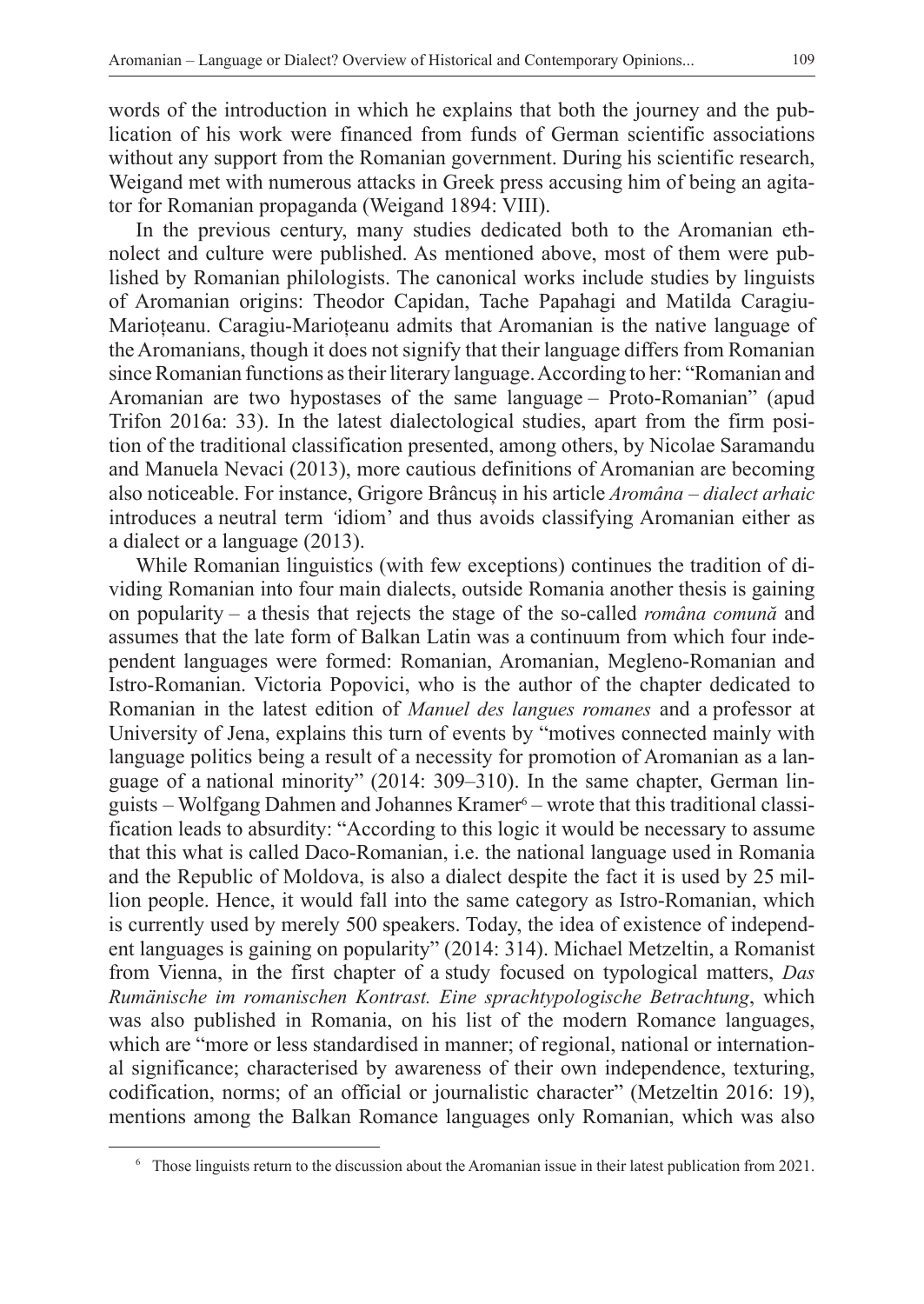known in the past as 'Vlach.' However, in the later part, Metzeltin tends to equalise the language status of Romanian and Aromanian, and in Chapter 3 'Classification of Romance Languages' he states: "apart from Western Romance (…) there is also Eastern Trans-Adriatic Romance, which is distinctive both in respect of culture and language type, and which consists of Romanian and Aromanian" (Metzeltin 2016: 38).7 One of the greatest advocates for Aromanian as an autonomous language is Nicolas Trifon – a French linguist (born in Bucharest into an Aromanian family), who is engaged in the issues of securing minority rights for Aromanians and recognising Aromanian by international academic circles. In his scientific and journalistic activities he devotes a lot of space to modern Aromanians and attempts to create a definition of the Aromanian identity. In his publications, that are on several occasions quoted in this paper, Trifon initiates a polemic discussion with representatives of the traditional, mainly-Romanian, school of academic thought, who maintain superiority and hierarchical dominance of the Romanian language in relation to other Balkan Romance idioms, at the same time pointing out their nationalistic attitudes and ideas (Trifon 2016a: 243–246).

An extreme stance concerning the origins of both the language and the Aromanians is taken by some of Greek philologists, including Achille Lazarou. In his book *L'Aroumain dans ses rapports avec le grec* (1986), Lazarou presents the Aromanians as bilingual Greeks who are direct descendants of Romanised Macedonian population since 146 BCE, when a Roman province was formed there (apud Trifon 1995). Lazarou describes Aromanian straightforwardly as *"leur idiom relève d'un accident de l'histoire grecque"* (apud Trifon 2016b).

Also in Poland views on the Aromanian language have been evolving. One of the first scientists undertaking Romanian studies was Stanisław Łukasik, who in his work *Pologne et Roumanie* (1938) wrote about the Aromanians as a Southern- -Danubian population which separated at the turn of the  $8<sup>th</sup>$  and  $9<sup>th</sup>$  century from the Daco-Romanians and migrated to the southern part of the Balkan Peninsula. A similar opinion defining Aromanian as a dialect was presented by the Slavist, Zbigniew Gołąb, in his works based on field research conducted in Macedonia. In comparison, modern Polish scientists discussing this issue tend to support the view in which the Balkan Romance languages are treated as autonomous ethnolects. The anthropologist, Ewa Nowicka, in her book *Nasz język rozumieją aniołowie* – which is a summary of her many-years-long research and numerous interviews with representatives of the modern Aromanian community – devotes a lot of space to the sociological aspect of Aromanian as one of the main unifying factors consolidating this community and simultaneously playing a crucial role in their identity. The topic of Romanian dialectology from a linguistic perspective lies within scientific interests of the Romanian philologist, Tomasz Klimkowski. Traditional dialects of the Romanian language are treated by him as autonomous linguistic entities, which view he bases predomintely

<sup>7</sup> He develops this topic in a monograph written together with the renowned expert on Aromanian culture, history and language, Thede Kahl, titled *Sprachtypologie. Ein Methoden- und Arbeitsbuchfür Balkanologen, Romanisten und allgemeine Sprachwissenschaftler* – unfortunately, there was no possibility to consult this study during work on this paper.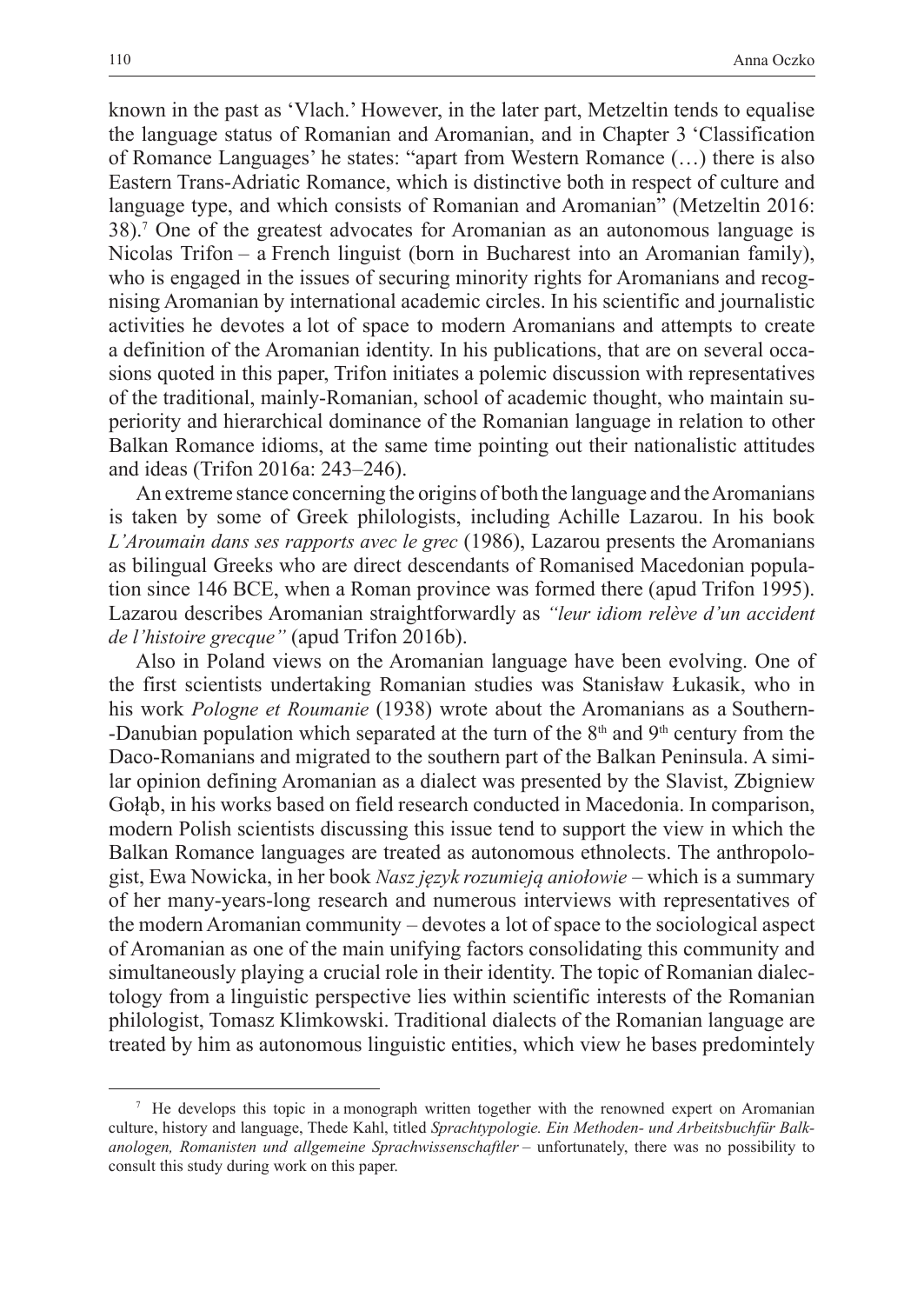on the latest typological data, including the research project Ethnologue under the auspices of SIL International. Klimkowski proposes to classify these languages as part of the Balkan Romance language group, and by doing so to replace the term *româna comună* with the term *romanica-balcanică* (Balkan Romance), and thus to accept that it is "the last stage in a relative unity of those four Balkan Romance languages" (Klimkowski 2011: 23). According to this conception, the Aromanian language developed from Balkan Romance probably in the  $11<sup>th</sup>$  century, while in the  $20<sup>th</sup>$  century it achieved a full standarisation. The other Balkan Romance languages – Istro-Romanian, Megleno-Romanian and Ancient Romanian – evolved around the  $12<sup>th</sup>$  century, while the latter one achieved its standardisation in the  $18<sup>th</sup>$  century in the form of modern Romanian (Klimkowski 2011: 181). An especially interesting and innovative approach to the classification of the Balkan Romance languages was presented by Klimkowski in his latest research as part of the scientific project *Vlachs in European and Polish Cultural Area. Migration ‒ Settlement ‒ Cultural Heritage*: "Romanian dialects constitute currently independent languages which are jointly called the Vlach languages, while a hypothetical proto-language from which they derive is called Proto-Vlach." He proposes the following division and new glossonyms for the Balkan Romance languages: *Romanian*, *Vlashki/Zheyanski*, *(Meglen) Vlach* and *Armanian*. 8

It is not only the language and origins of the Aromanians that provoke controversies. Similar difficulties are caused by the ethnonym and the name of the language derived from it. In the Polish scientific literature, 'the Aromanian language,' Pol. *język arumuński*, functions as an accepted term, while the ethnonym used is 'an Aromanian,' Pol. *Arumun*, and its plural form 'Aromanians,' Pol. *Arumuni*. These names are used both by Nowicka and Klimkowski. However, the ethnologist Ewa Kocój uses in her works the term 'Aromans,' Pol. *Aromanie* and 'the Aroman language,' Pol. *język aromański* (Kocój 2016: 159)*.* A different version might be found in a book by Karl-Markus Gauss titled *Umierający Europejczycy*, though in this case it probably is a language calque from a German term *Aromunen* that was used by the translator Alicja Rosennau, e.g. *Byli zagorzałymi Aromunami, ale ani aktywnie, ani biernie nie znali "limba armãneasca"* (Gauss 2006: 203). Historians tend to use more often historical ethnonyms, such as: 'Vlachs,' Pol. *Włach* (Wasilewski 1988) or 'Koutsovlachs,' Pol. *Kucowołosi* (Stawowy-Kawka 1993) or most commonly used 'Volohs,' Pol. *Wołosi* – however, not every Vlach must be an Aromanian – it is enough to mention here the Vlachs living in the Polish part of the Beskids. The Aromanians refer to themselves mainly as *Armãni*, though as emphasised by Nowicka, in conversations conducted in English they most often use ethnonyms *Vlahi/Vlaši* (2011: 67). The Serbs call them *Cincari*, while the Greeks – *Κουτσόβλαχοι*, which name might be perceived currently as offensive. In philological literature two interchangeable terms for the language (dialect) are used: 'Aromanian' or 'Macedo-Romanian.' The latter term is treated as a scientific one, and was widely popularised in the  $19<sup>th</sup>$  century and at the beginning of the 20<sup>th</sup> century, and nowadays it is rarely used in a different context than in a collocation 'the Macedo-Romanian dialect' (Sala 2006: 332). In the

<sup>8</sup> https://vlachsproject.eu/index.php?id=monografia (accessed: 19.09.2020).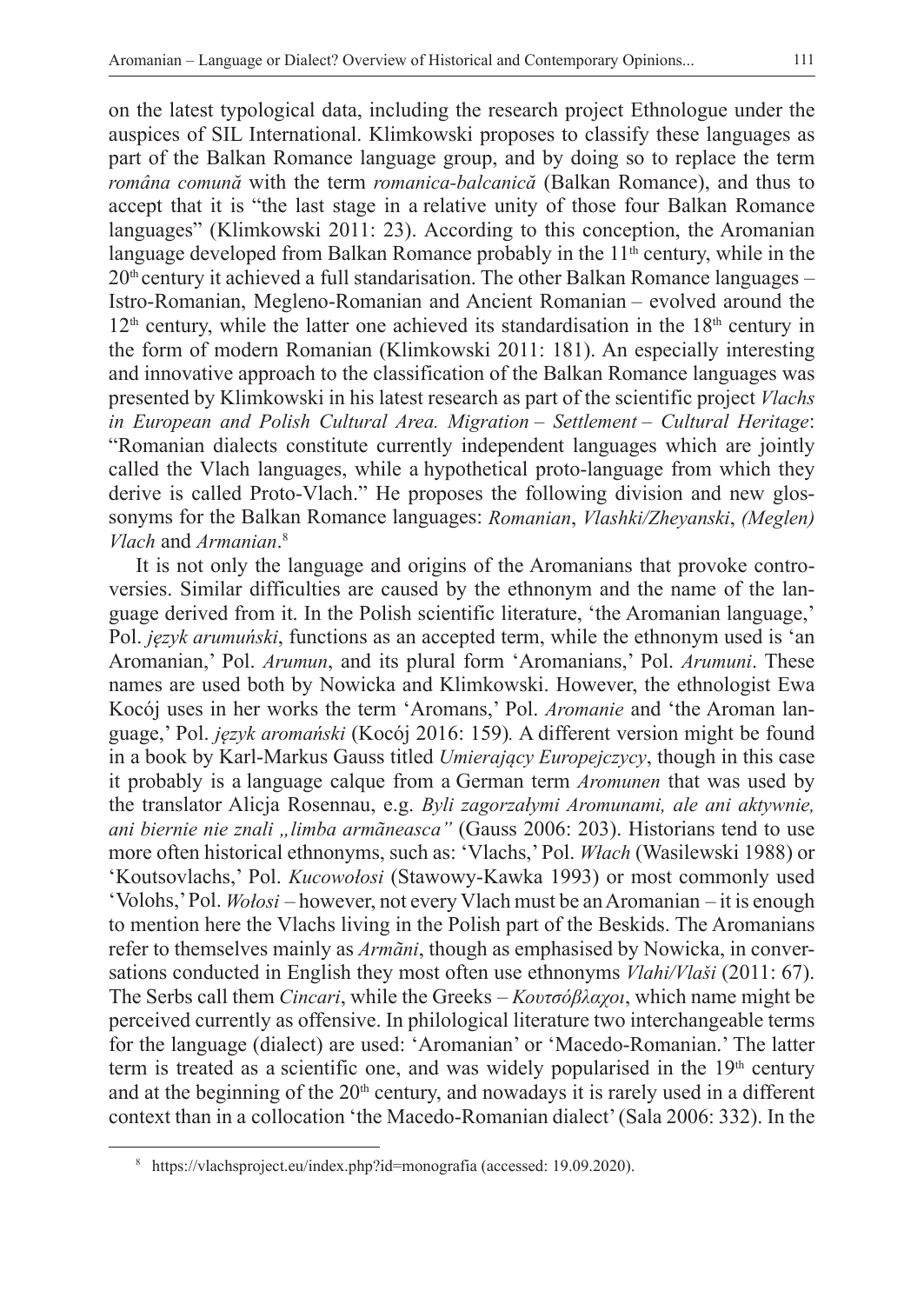Aromanian language it is possible to encounter various terms for the language due to its dialectical diversity: *limba armãneascã, rrãmãniascã*, *rrãmãneshti*, *armãneashti*  or *armãneashce* (transcription according to the norms of the Aromanian spelling).

Ethnic and linguistic identity of the Vlachs-Romanians-Aromanians has always remained a controversial and hotly debated topic in the academic world, often used also as a tool to propagate various political concepts (both on the Romanian and Aromanian side). This issue commonly leads to heated street debates, which in modern days have moved to the Internet, especially in Romania where it seems that anyone, whatever their level of education, has a firm opinion on the ethnogenesis of their own nation and language. From the above presented opinions concerning the place of Aromanian on the map of Europe two main concepts seem to emerge. The first one, which is traditionally accepted in the Romanian linguistics, and also widely among scholars from the pre-war generation, does not grant the Aromanian language status of a separate language and treats it as one of four dialects of so-called *româna comună* – which was the primal and common form of the Romanian tongue in the period between the first half of the first millennium and the moment of the dialectic division. From among four dialects of this language only Daco-Romanian achieved a status of a national and literary language. The second trend, which is closer to modern Romance research at the international level, opts for a full autonomy for all Balkan Romance ethnolects and granting them statuses of independent languages. This trend negates the existence of a common Romanian language in the first millennium, arguing that around the 11<sup>th</sup> century the Balkan Romance languages developed independently from a late form of Balkan Latin.

This paper does not exhaust the full argumentation on the topic, does not present all publications, dissertations and studies that were published over the last hundred years. Nevertheless, the presented opinions and arguments seem to be sufficient to illustrate the situation of the language and its speakers who – scattered throughout the Balkans and having different citizenships – have never had aspirations to create a national state with Aromanian functioning as the official language. The Aromanians have been striving merely to preserve their identity, culture and mother-tongue.

## REFERENCES

Bara Mariana, 2007, *Limba armãneascã. Vocabular și stil*, Bucharest: Ed. Cartea Universitară.

- Bardu Nistor, 2016, Gustav Weigand "Armânii. Cercetări etnografice, filologice–istorice asupra așa numiților macedo-romani sau țințari de Gustav Weigand. Volumul I. Țară și oameni." Cu o ilustrație de titlu, 8 fotografi și o hartă, Editura Tracus Arte, București, 2014, 398 p., *Diacronia* 4, URL: http://www.diacronia.ro/en/journal¨/issue/4/A60/en/pdf (accessed: 20.04.2021).
- Brâncuș Grigore, 2005, *Introducere în istoria limbii române*, Bucharest: Ed. Fundației România de mâine.

Brâncuș Grigore, 2013, Aromâna – dialect arhaic, *Fonetică și dialectologie* 32: 5–12.

Capidan Theodor, 1932, *Aromânii. Dialectul aromân. Studiu lingvistic*, Bucharest: Monitorul Oficial şi Imprimeriile Statului. Imprimeria Naţională.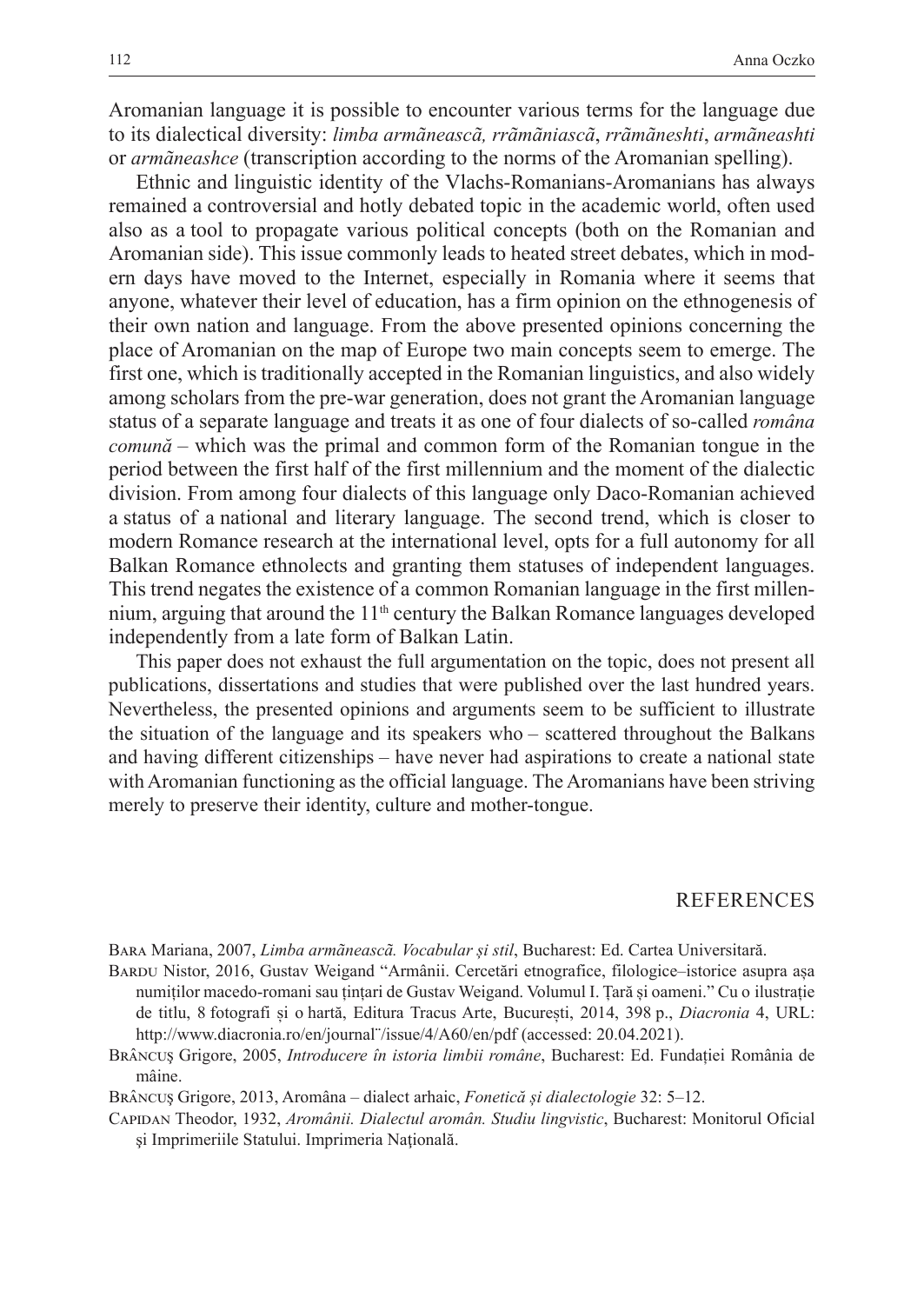- Caaragiu-Marioteanu Matilda, 1975, *Compendiu de dialectologie română (nord- și sud-dunăreană)*, Bucharest: Ed. Științifică și Enciclopedică.
- Caaragiu-Marioteanu Matilda, 2006, *Aromânii și aromâna în conștiința contemporană*, Bucharest: Ed. Academiei Române.
- Caaragiu-Marioteanu Matilda, Saramandu Nicolae, 2005, *Manual de aromână*, Bucharest: Ed. Academiei Române.
- Coteanu Ion, Dănăilă Ion, 1970, *Introducere în lingvistica și filologia românească*, Bucharest: Ed. Academiei Republicii Socialiste România.
- Dahmen Wolfgang, Kramer Johannes, 2014, *La Romania sud-danubienn*e, (in:) *Manuel des langues romanes*, Andre Klump, Johannes Kramer, Aline Willems (red.), Berlin/Boston: De Gruyter, 313–317.
- Dahmen Wolfgang, Kramer Johannes, 2021, *Rumänische "Dialekte" auf dem Balkan?,* (in :) *Bornistik. Sprach- und kulturwissenschaftliche Perspektiven auf die Romania und die Welt*, Anna Ladilova, Dinah Leschzyk, Katharina Müller, Nicolas Schweitzer, Falk Seiler, Giessen, Giessen University Library Publications: 293–305.
- Densusianu Ovidiu, 1901, *Histoire de la langue roumaine*, Vol. I. *Les Origines*, Paris: Librairie Ernest Leroux.
- Gauss Karl-Markus, 2006, *Umierający Europejczycy*, Wołowiec: Czarne.
- Gołąb Zbigniew, 1961, Szkic dialektu Arumunów macedońskich, *Zeszyty Naukowe Uniwersytetu Jagiellońskiego* 37, *Prace Językoznawcze* 4: 175–199.
- GORDON Raymond G., Jr. (red.), 2005, *Ethnologue: Languages of the World*, Fifteenth edition. Dallas, Texas: SIL International, URL: http://www.ethnologue.com/15 (accessed: 1.07.2020).
- GRAUR Alexandru, 1976, Recenzia la "Compendiu de dialectologie română" al Matildei Caragiu Marioțeanu, *România literară* 9, 28: 8.
- Hasdeu B. Petriceicu, 1886–1898, *Etymologicum magnum Romaniae*, Tom I–IV, Bucharest: Ed. Socecu.
- Kahl Thede, Metzeltin Michael, 2015, *Sprachtypologie. Ein Methoden und Arbeitsbuch für Balkanologen, Romanisten und allgemeine Sprachwissenschaftler*, Wiesbaden: Harrassowitz.
- Klimkowski Tomasz, 2011, *Influențe slave vechi asupra morfologiei și sintaxei limbii române*, Alba Iulia: Aeternitas.
- Klimkowski Tomasz, 2012, Rumuńscy Arumuni i ich język, *Balcanica Posnaniensia* 19: 7–17.
- Kocój Ewa, 2016, Artifacts of the Past as Traces of Memory. The Aromanian Cultural Heritage in The Balkans, *Res Historica* 41: 159–196.
- Lazarou Achille, 1986, *L'Aroumain dans ses rapports avec le grec*, Thessaloniki: Institute for Balkan Studies.
- Łukasik Stanisław, 1938, *Pologne et Roumanie aux confins des deux peuples et des deux langues*, Warszawa/Kraków: Gebethner et Wolff.
- Mańczak Witold, 1988, *Języki romańskie*, (in:) *Języki indoeuropejskie*, Tom II, Leszek Bednarczuk (red.), Warszawa: Państwowe Wydawnictwo Naukowe, 571–644.
- Metzeltin Michael, 2016, *Româna în contrast. O cercetare topologică*, Iași: Ed. Universității Alexandru Ioan Cuza.
- Nowicka Ewa, 2011, *Nasz język rozumieją aniołowie. Arumuni we współczesnym świecie*, Kraków: Nomos.
- Papahagi Tache, 1963, *Dicționarul dialectului aromîn general și etimologic*, Bucharest: Ed. Academiei R.P.R.
- Parliamentary Assembly Report, Doc. 7728, 17.01.1997, *Aromanians*, http://www.assembly.coe.int/ nw/xml/XRef/X2H-Xref-ViewHTML.asp?FileID=7661&lang=EN (accessed: 18.09.2018).
- Philippide Alexandru, 2011*, Istoria limbii române*, Iași: Polirom.
- Poghiric Cicerone, 1986, Latin balcanique ou roumain commun?, *Romanica Aenipontana* 14: 341–348.
- Popovici Victoria, 2014, *Le roumain*, (in:) *Manuel des langues romanes*, Andre Klump, Johannes Kramer, Aline Willems (red.), Berlin/Boston: De Gruyter, 289–312.